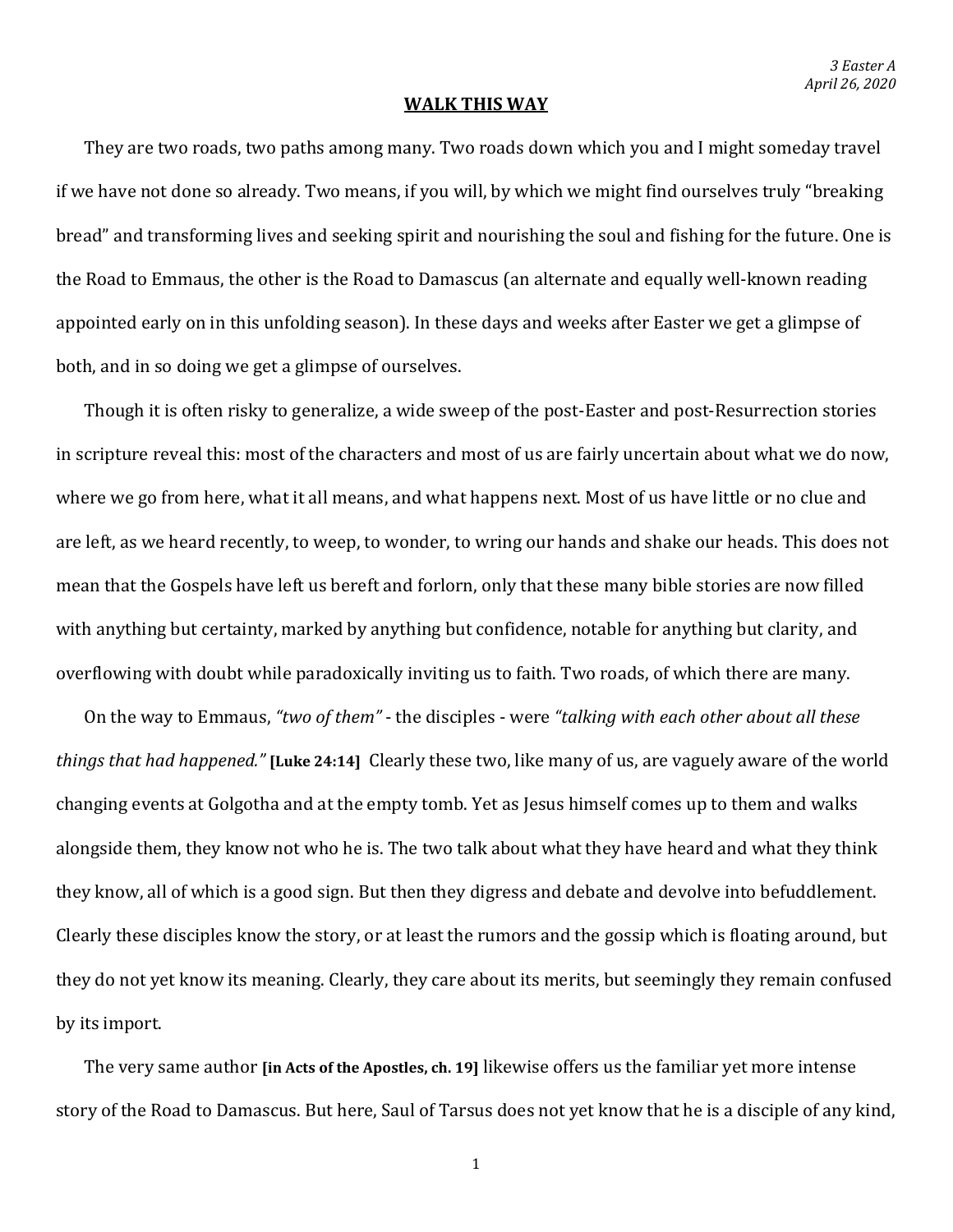even if the Spirit has already anointed him as such. Saul seeks nothing but venom and bloodlust; he knows no agenda but hatred and persecution. It takes a lot of work and a lot of energy to be angry all the time but Saul is doing his best. His encounter with the Holy Spirit is far less gentle than that of the two heading to Emmaus. In his being struck down, Saul is then ministered to by others. He is sent to the Street called Straight, eventually receives the laying on of hands, undergoes baptism, the scales fall from his eyes, and his new ministry begins, a ministry which will for all time change the world as we know it.

Two roads among many, two paths toward learning and enlightenment and grace and salvation, two avenues by which to make our way in the world after Easter. As I said earlier, there are countless others. The Emmaus moment is repeated many times, and this persistent inability to recognize Jesus, or even the 'goodness' in their midst and in our midst, is an all too common and oft repeated experience, both in the School of Discipleship and in the wider world. The Damascus moment is far more striking, literally, and yet there are many of us who have had our own Damascus moments as well, and who yet just as often return to the old ways, before we really, truly, finally, get the message. (If you are part, in any way, of any recovery ministry, this perhaps strikes even closer to home). Either way, for better or worse, we are in the world in this time after Easter, and the central challenge remains for us as it did for our predecessors: **what do we do now**?

It would indeed be nice and perhaps ultimately reassuring were we to possess within us that clear-eyed and nearly ecstatic, psychedelic vision of John on Patmos as shared in 'The Book of Revelation': Angels and thrones and elders and song, and with each of us confidently affirming the *"blessing and honor and glory and might"* which has now accrued to our humble selves. It would be wondrous if we could, in fact, *"have genuine mutual love, [and] love one another deeply from the heart"*, because our souls have indeed been *"purified...by your obedience to the truth."* Much more likely, and certainly speaking for myself, that utter surety and that unblemished, confident affirmation still remains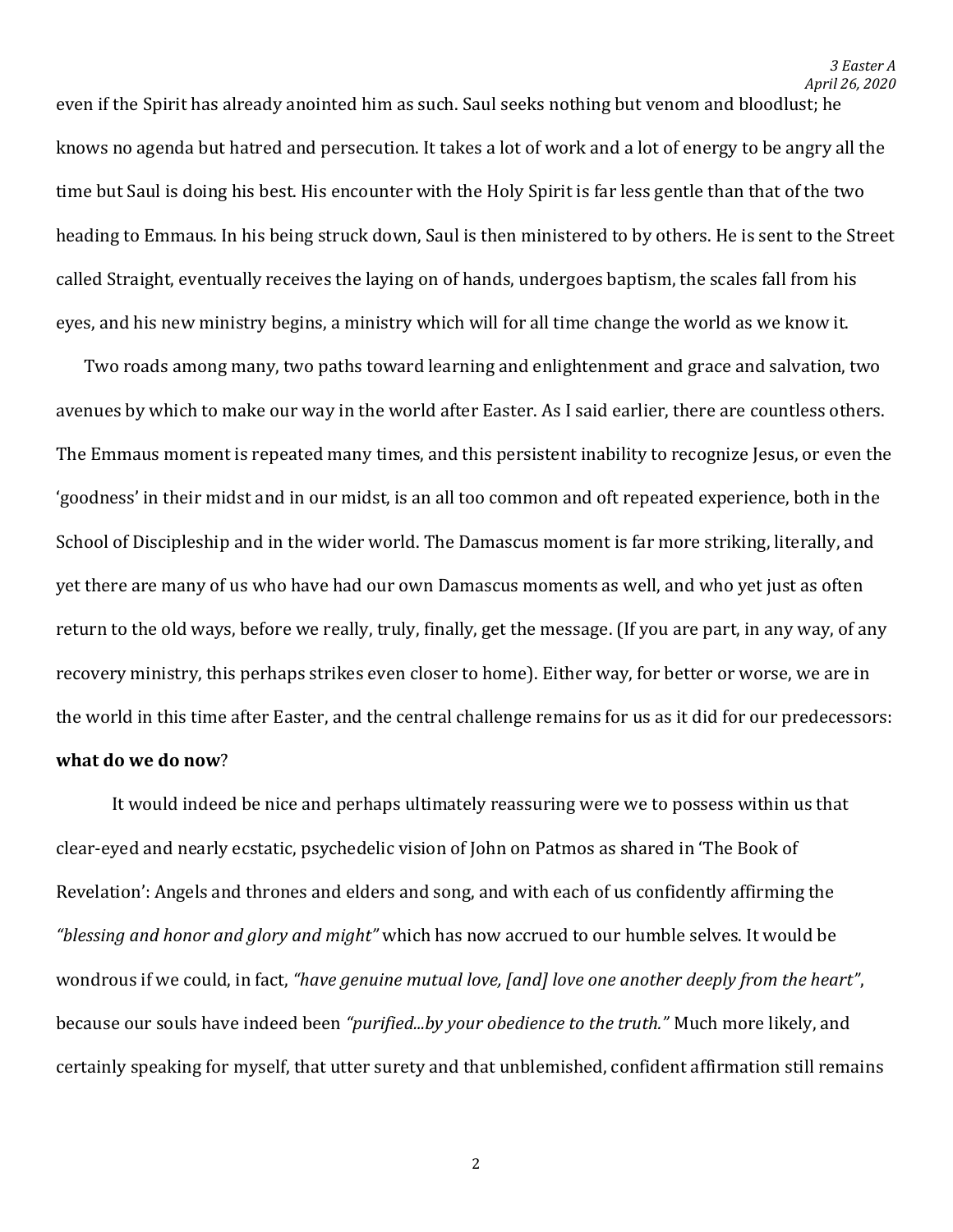a ways off. In my own lifetime, and despite my many hopes, quite frankly I would be shocked to experience such certainty to anywhere near this degree, if at all. It takes a lifetime, and it takes a village.

And, so, yet more questions arise, questions we must therefore ask ourselves in the aftermath. After Easter, and in these foreboding and unsettled times both then and now, we must imagine perhaps the central question of all central questions: What are we actually looking for? What exactly is it that we seek? What part of this faith journey requires our active acceptance and awareness? What part, if you will, is out of our hands and awaiting us in the future? In your life and in mine, in ours as a community, where is Emmaus, where is Damascus? Which way are we heading? Where are we going? Are our eyes and our hearts genuinely open to the possibility of such Spirit, such Christ, such Promise, such Surprise, literally walking alongside us and in our midst? Are we standing still, with our eyes wide shut? Are we walking away from something or are we walking towards something?

Quite frankly I do not know with certainty the answer to any of these questions, but I do know this: You and I are no different from those first seekers and wanderers. You and I are no different than everyone else who has come along and tried to figure out what lies ahead in life. You and I are no different, even 2000 years on, from those who were baffled and wandering and a touch clueless in their genial and spiritual meanderings. And you and I are no different, at least to some degree, from those whose attention can only be fixed by something so profound as an Emmaus Road experience, or a Damascus Road experience, and the quiet presence or striking intensity of a heavenly force. We are in all of these, and the power of each experience is likewise in each us. Two roads among many. Two paths before us. There are others. You know this.

In the classic, well worn, and oft-cited Robert Frost poem, two roads "diverge" in a wood, and the seeker embarks upon the less well known and hopefully more fortuitous path. The assumption is that a person must choose one or the other, and then discover along the way what lies ahead. More prosaically, when Dorothy asks her friend the Scarecrow for guidance he simply says: *"some go this way, and some go*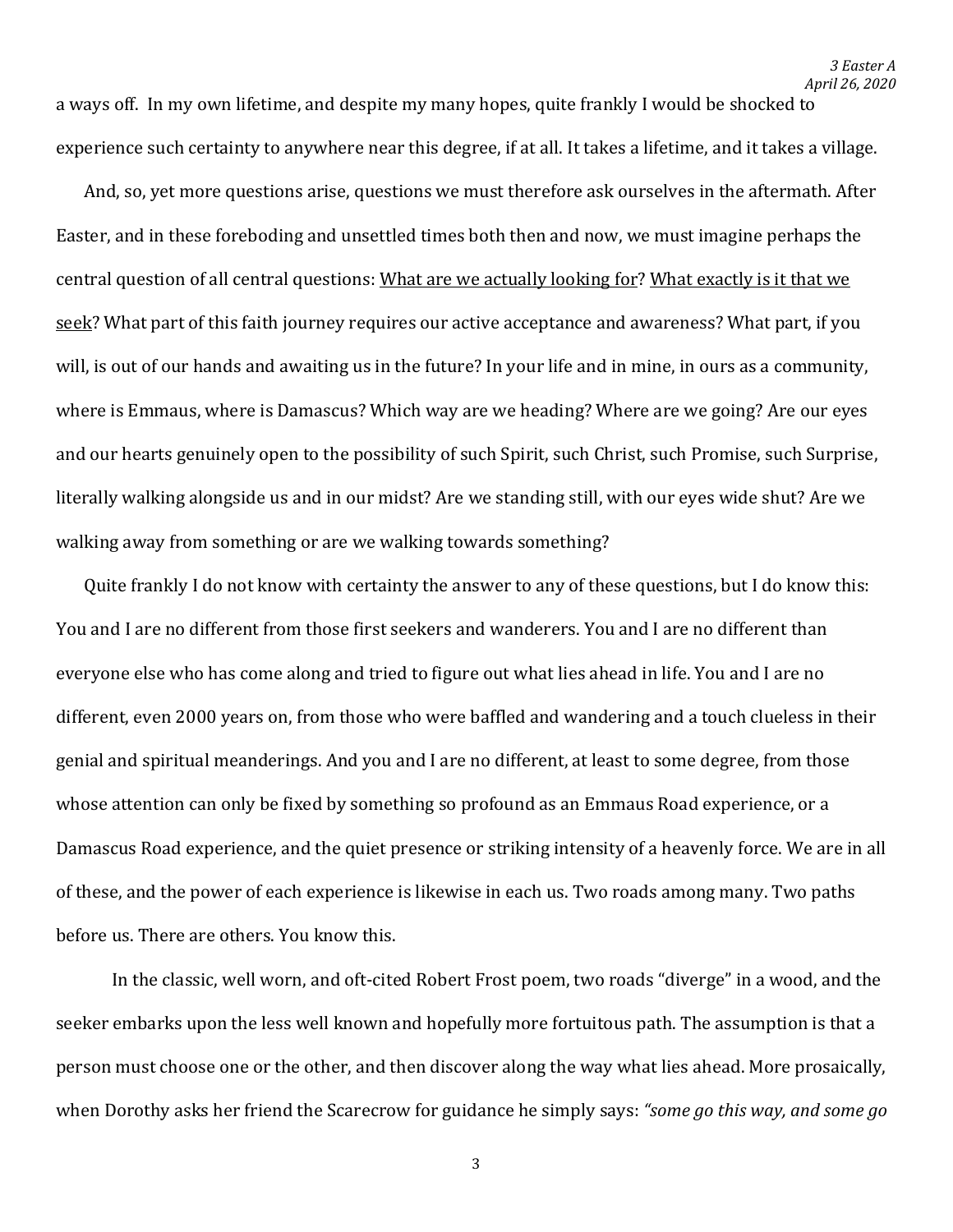*that way."* And again, the road ahead suggests divergence and stark choices, apparently good options as well as bad. But what if this is not so? What if that is not the case? What if the many roads embarked upon in Scripture and in life, different though they may all be, are actually convergent – leading not apart but together; leading not to a variety of places, but to the one place above all, for which our hearts and souls yearn - to the Risen Lord Jesus?

Such is the dilemma I have wrestled with for many years, even decades. What if, in fact, the great and mysterious and immense power of the Spirit is not one of divergence and division and choices which often feel like a zero-sum game? Instead, what if the deeper and mystically emerging truth is the opposite, a path, many paths, countless paths, whose great and worthy and mystical goal is actually convergence, the coming together of the many, the gathering in of all, in a way that is more radical, more countercultural, and more world and life transforming than anything yet imagined?

In the 20th century to be sure, many a spiritual leader, writer, teacher, prophet, you name it, has suggested or encouraged exactly this. From Baha'i Ullah all the way back to Buddha; from the ancient teachings and enduring hopes of the three great Abrahamic lineages to the 'here and now'; from those whose experience was once branded as heresy but which we now, hopefully, receive with some capacity for examination, reason, spiritual imagination, and even possible inclusion. Might it not be, when all is said and done, that the paradoxical message of the post-Easter world, then and now, is actually an invitation and a summons to be more, not less open; to be more, not less, exclusive or dismissive; to be more, not less, curious and accepting of the countless ways by which God and the Holy Spirit and all the great Immensities which shape our beings and our hearts are quietly conspiring to join us rather than to divide us? I do not know for sure. But I do know, and I openly confess, that this has been a great spiritual lesson for me over the course of my lifetime. And the doors which have been opened, and the learnings received, and the love bestowed, and the people met, have been worth every ounce of effort and wonder and struggle and curiosity and hardship, and for me, there is now no turning back.